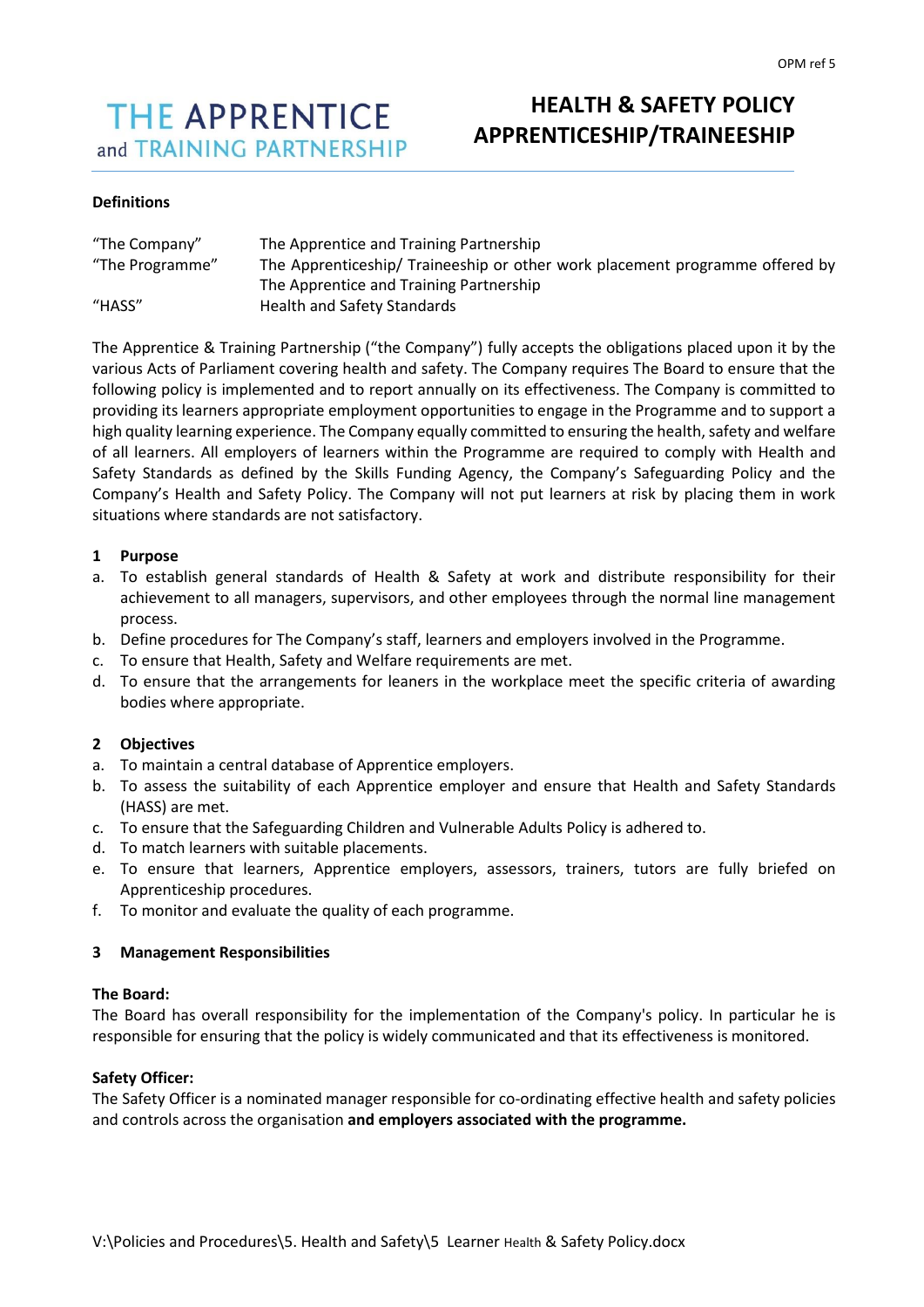- The production and maintenance of the Company's policy and ensuring that Department Guidelines are consistent with policy.
- It's application.
- Monitoring and reporting on the effectiveness of the policy.
- The provision of general advice about the implication of the law.
- The identification of health and safety training needs. The safety officer also acts on behalf of the Board, as the Company's formal link with the Health and Safety Executive, Environment Health Departments and other external agencies.
- The production and maintenance of Health and Safety Codes of Practice for each aspect of the services within the Company.

# **Apprenticeship Advisor/ Recruitment Consultant:**

The Apprenticeship Advisor is responsible for:

- Finding suitable Employers for learners on the Programme.
- Following procedures to arrange placements.
- Ensure Health and Safety Standards are met.
- Complete documentation required. *(please see Health and Safety Assessment Form)*
- Refer any problems or issues to line manager/ apprenticeship assessors/ tutors as appropriate

# **Apprenticeship/Programme delivery staff:**

The programme delivery staff are responsible for:

- Assist the Apprenticeship Advisor in the preparation of students for the Programme
- Produce Learning Objectives for each programme
- Monitor students during their employment whilst on the Programme and arrange workplace visits

# **Learner:**

The learner is responsible for:

- Attending any preparation sessions at the Company, or sessions agreed in the workplace whilst on the Programme, including Health and Safety training.
- Return copies of the "Eligibility and Application Form" and any other required documentation prior to placement. *NB placements cannot proceed until this documentation is returned.*
- Treat employers' records and working practices with confidentiality and respect.
- Comply with the employer's Health and Safety Policy.

# **4 Procedure for Health, Safety and Welfare aspects of work experience/ apprenticeship placement**

This procedure applies to any employer associated in any way with the Company and its learners, including:

- Existing employers held on the Programme database
- New employers identified by the Company staff
- Employers found by learners themselves
- Employers for learners in their family businesses
- Learners employed with voluntary organisations

This procedure is supported by resource packs and assessment forms for both learners and employers of learners on the Programme.

V:\Policies and Procedures\5. Health and Safety\5 Learner Health & Safety Policy.docx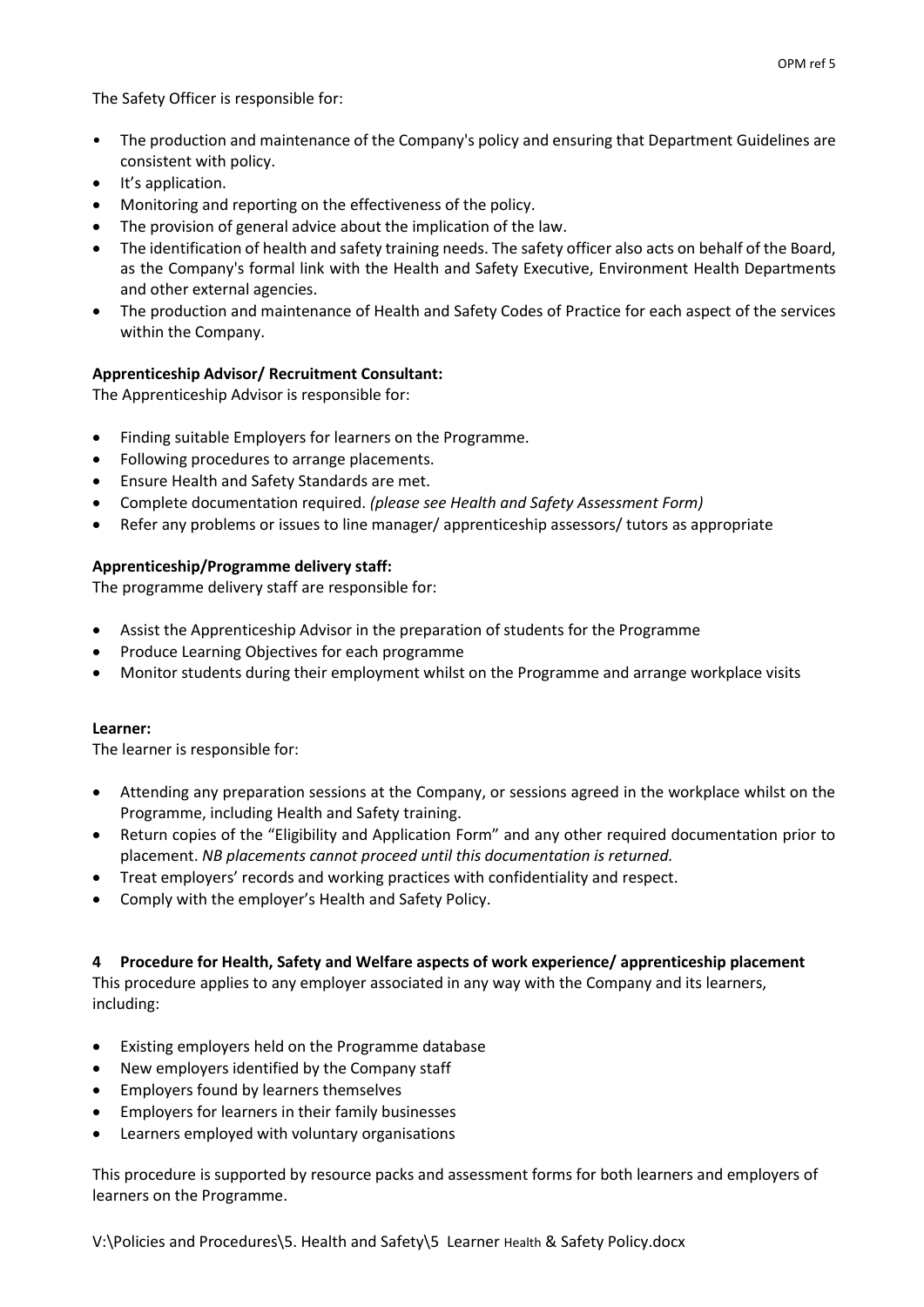# **5 Placement Health and Safety Checks**

All placement providers/ employers of learners on the Programme must comply with Health and Safety Standards (HASS) as defined by the Skills Funding Agency. Before learners are placed, all placement providers must be visited by a competent member of staff and HASS form completed. HASS form is recorded on the Programme database and any action points are reviewed. HASS forms are monitored and up-dated in the timescale appropriate to the framework/occupational area, depending on the level of risk. "Eligibility and Application Form" must be completed for each individual learner prior to placement and "initial assessment and diagnostic" completed by the assessor/tutor for each individual learner on Programme, to take into account any special needs or other circumstances, including any disability and/or medical/health condition.

# **6 Preparation of Learners**

Learners on Programme with the Company must have Health, Safety and Welfare training and, where appropriate, should complete the Health & Safety unit for their framework/curriculum area before, or whilst in employment.

# **Recommended resources to be used with students:**

- Be Safe booklet (available from SFA)
- Induction for learner on programme checklist

All students must complete a workplace, Apprenticeship or Traineeship Agreement Form or "Service Level Agreement" with both the Company and the learner's employer. Copies are to be kept by the Company, Employer and Learner.

# **7 Responsibility of the Learner's employer**

- All placement providers employers of learners on Programme with the Company must comply with HASS as defined by the Skills Funding Agency, as far as is reasonably practicable.
- Employers must undertake a young person's risk assessment for learners who are under 18 and share it with the student.
- Employers must provide a thorough induction for learners, including health, safety and welfare.
- Learners must have a nominated supervisor as written in the "Service Level Agreement" and arrangements should be in place for cover if the supervisor is absent.
- Learners must be provided with all required protective clothing and equipment free of charge.
- Learners must not be asked to operate machinery/equipment, undertake tasks or work in areas that are unsuitable for their age or level of experience.
- Learner appraisal and quality questionnaire is to be completed by employers at the end of each Programme.

### **8 Monitoring of learners whilst in employment on Programme with the Company**

- The level of monitoring may depend on a range of factors including:
	- o Awarding body requirements
	- o Length of Programme
	- $\circ$  Ability of learner and/or any special needs or other circumstances, including any disability and/or medical/health condition.
- All visits should be arranged in advance by telephone & visiting staff should be known to the learner.
- Any issues identified during monitoring must be addressed immediately.
- If the learner is considered to be at risk for any reason, the placement must be terminated with immediate effect.
- If the placement is terminated the Company will endeavour to keep the learner on Programme and find alternative employment.